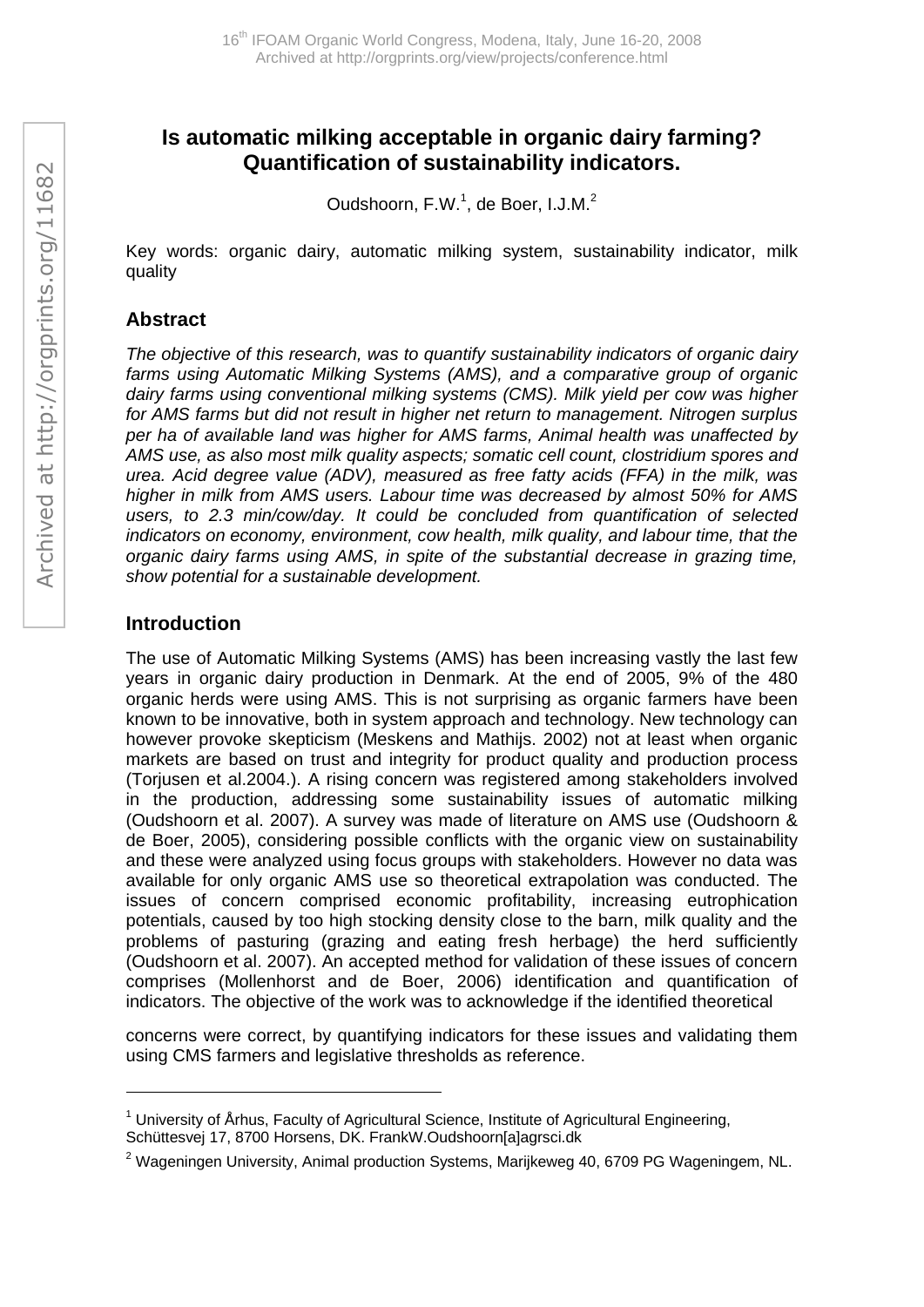### **Materials and methods**

To validate selected sustainability indicators we chose to compare values of 9 organic AMS farms with 9 farms using conventional milking systems (CMS) for the year 2005. To make comparison possible, interdependent factors were avoided, like farms size and race. The issues of concern addressing sustainability were economic performance or profitability of the farm, on-farm eutrophication and biodiversity, labor, animal welfare including health, and milk quality aspects. For each of these issues we selected a set of sustainability indicators (SI's). We followed the definition of Bell and Morse (2003) who stated that an indicator should be an operational representation of a property, quality or characteristic of a system.Economic profitability was measured by quantifying financial result (i.e., gross income minus fixed and variable costs) and specifying some selected account items. Eutrophication was measured by quantifying N & P balances at farm gate and in specific fields used for grazing and mowing. Biodiversity was quantified by registering the amount of species in the selected fields. In addition the average field size was registered as field borders often give space to more diversity. Labor was registered as the average time used on tasks concerning dairy cows. Animal welfare and health were registered by selecting health indicators especially related to grazing, such as claw problems, mastitis, and reproduction, as well as the total amount of treatments (treatments per cow per year). Milk quality aspects concerning use of AMS were in the survey identified to the amount of free fatty acids (FFA), hygiene indicators and somatic cell count (SCC). Grazing itself was registered as well as direct influence on fat % and Urea content.

All results were tested for normal distribution and for variance and significant differences for the factor investigated (ANOVA).

## **Results and discussion**

**Tab. 1: Quantification of some general characteristic parameters, as average of 9 farms in each of the two groups: farmers with automatic milking systems (AMS) and farmers with conventional milking systems (CMS). Standard deviation in brackets.** 

| Parameter                  | <b>Dimension</b>      | <b>AMS</b> |        | <b>CMS</b> |        |    |
|----------------------------|-----------------------|------------|--------|------------|--------|----|
| Dairy cows                 | amount                | 114        | (34)   | 118        | (38)   | ns |
| Total area                 | ha                    | 149        | (63)   | 116        | (57)   | ns |
| Stocking rate              | $LU$ ha <sup>-1</sup> | 1.28       | (0.32) | 1.65       | (0.68) | ns |
| Area available for grazing | ha cow <sup>1</sup>   | 0.29       | (0.14) | 0.25       | (0.11) | ns |

As a result of the partly structured selection of farms, the average herd size of AMS and CMS farms was the same (Table 1.). Stocking rate for CMS farms seems a bit higher, but due to large internal variation no statistically significant differences were found. Clearly the farms using AMS had higher milk yields than their organic colleagues using conventional systems (Table 2) but their profitability, shown as financial result, was not better. Surprisingly, as most economic assessment of AMS based on non organic farming systems show inferior economic performance for AMS compared to CMS farms (Meijering et al. 2004).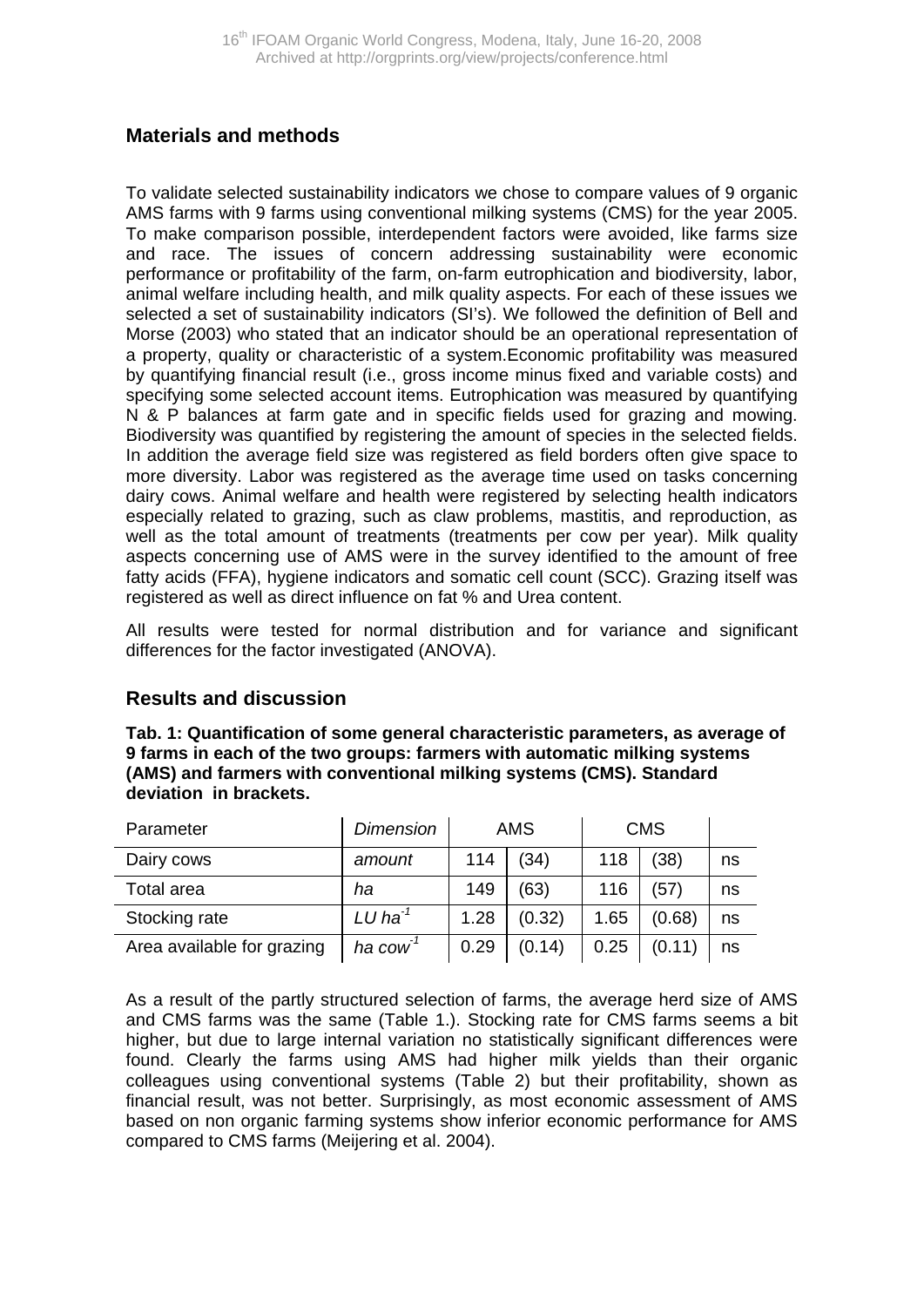#### **Tab. 2: Sustainability indicators for economic performance, eutrophication, milk quality and animal welfare and health. Average of 9 farms in each of the two groups: farmers with automatic Milking systems (AMS) and farmers with conventional milking systems (CMS). Standard deviation in brackets.**

| Indicator                            | <b>Dimension</b>                | <b>AMS</b> |        | <b>CMS</b> |        |         |
|--------------------------------------|---------------------------------|------------|--------|------------|--------|---------|
| Milk yield, delivered                | <b>ECM cow</b>                  | 8539       | (557)  | 7302       | (880)  | $***$   |
| <b>Financial result</b>              | $\xi \times 1000$               | 161        | (54)   | 123        | (69)   | ns      |
| Surplus N at farm level              | kg N ha $^{-1}$                 | 110        | (29)   | 66         | (40)   | $\star$ |
| Surplus P at farm level              | $kg Pha^{-1}$                   | 8.8        | (6.6)  | 3.4        | (8.7)  | ns      |
| Surplus N grazing pasture            | kg N ha $^{-1}$                 | 92         | (82)   | 166        | (60)   | $\star$ |
| Surplus N mowing pasture             | kg N ha $^{-1}$                 | 148        | (79)   | 53         | (80)   | $\star$ |
| Average field size                   | Ha                              | 5          | (1.1)  | 5.3        | (3.8)  | ns      |
| Plant species <sup>1)</sup> "graze"  | amount                          | 5.4        | (1.3)  | 5.6        | (2.1)  | ns      |
| Plant species "mow"                  | amount                          | 3.4        | (2)    | 2.4        | (1.1)  | ns      |
| Labor used                           | $min$ cow <sup>-1</sup>         | 3          | (1.2)  | 5.3        | (1.2)  | $***$   |
| Sum vet. treatm. Summ. <sup>2)</sup> | pr. cow                         | 0.48       | (0.24) | 0.33       | (0.23) | ns      |
| Sum vet. treatm. Wint.               | pr. cow                         | 0.40       | (0.09) | 0.32       | (0.21) | ns      |
| Culling rate                         | $\%$                            | 37         | (6)    | 32         | (5)    | $\star$ |
| Grass uptake pasture                 | kg dm $d^1$                     | 5.1        | (1.6)  | 6.9        | (2.2)  | ns      |
| Grazing time                         | hr $y^1$                        | 968        | (198)  | 2083       | (788)  | $***$   |
| <b>Somatic Cell Count</b>            | 10 <sup>3</sup> mI <sup>1</sup> | 219        | (67)   | 226        | (65)   | ns      |
| Clostridium spores summer            | $10^{3}I^{1}$                   | 411        | (661)  | 244        | (108)  | ns      |
| <b>Free Fatty Acids</b>              | meq $I^1$                       | 0.78       | (0.16) | 0.49       | (0.11) | $***$   |
| Applied concentrates                 | Kg LU <sup>1</sup>              | 7.28       | (1.6)  | 6.25       | (1.7)  | ns      |
| N balance import-export              | kg N ha-1                       | 8.00       | (21)   | $-48.00$   | (66)   | $\star$ |
| Available N for fertilizing          | $kq$ N ha-1                     | 135.00     | (26)   | 117.00     | (48)   | ns      |

\*P value < 0.05 \*\* P-value < 0.001  $^{-1}$ Plant species: grass species counted as one.<br><sup>2)</sup>Sum vet treatm. summ.: the number of veterinary treatments per cow during the selected summer months (summer= Apr.-Sept.)

Surplus Nitrogen at farm level was higher on AMS farms, but in debt analysis showed that this was mainly due to larger export of farm manure by the CMS farms. The amount of concentrates used to accomplish the higher yield on AMS farms was not significant. The surplus N for grazing pastures on AMS farms was lower than for CMS farms. Explainable because the area available for grazing was the same for both groups, but the cows were outside grazing much longer for the CMS farms (Table 1 & 2). The increased time cows on AMS farms were inside resulted in higher amounts of manure collected, which could be applied on mowing fields and cash crops. No